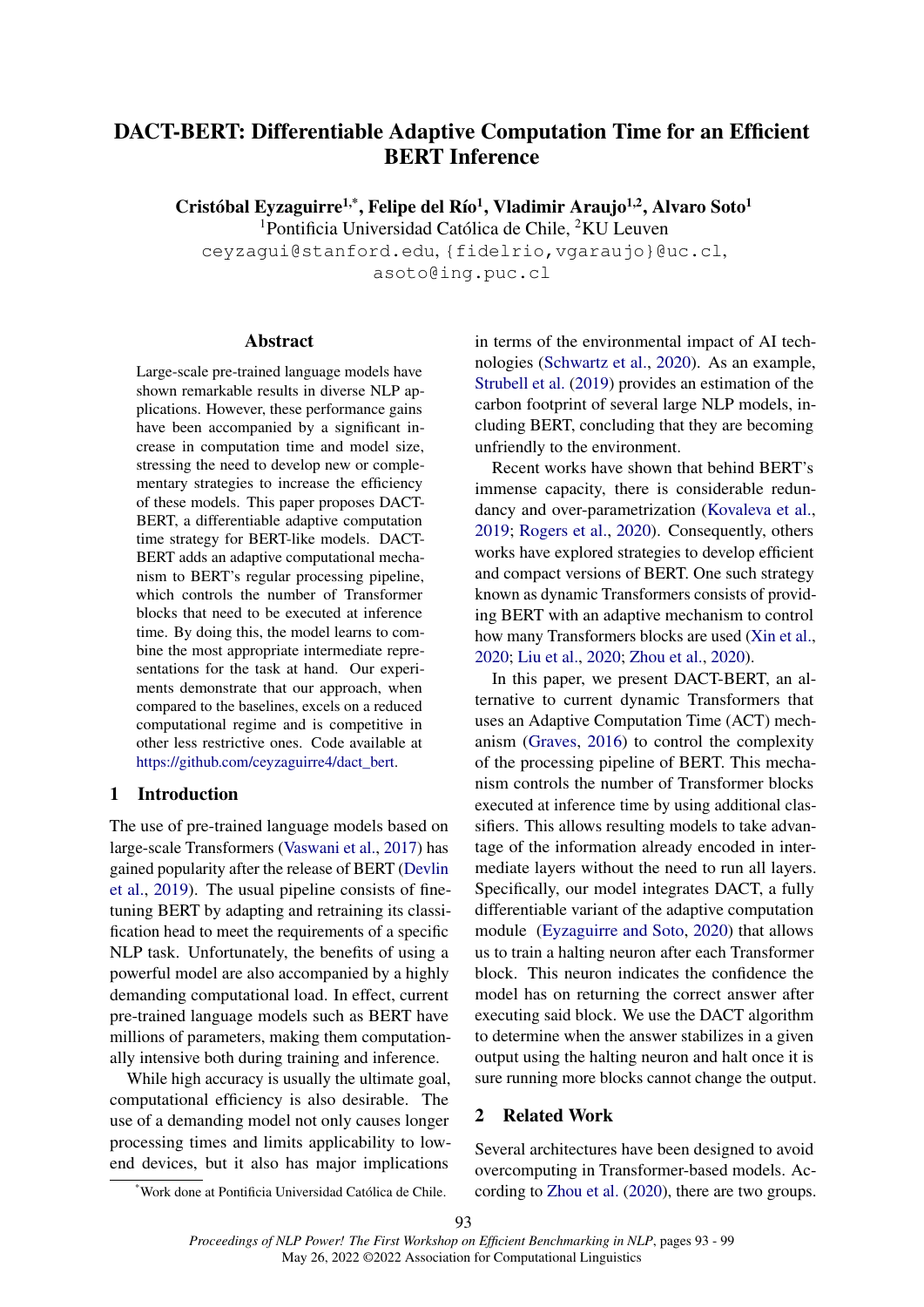<span id="page-1-0"></span>

Figure 1: DACT-BERT adds an additional classification layer after each Transformer block, along with a sigmoidal *confidence function*. DACT-BERT combines the Transformer hidden state and the outputs and confidences of all earlier layers into an accumulated answer  $a_n$ . Later, during inference, the model is halted once  $a_n \approx a_N$ .

### 2.1 Static Efficient Transformers

One such strategy is to use lightweight architectures that are trained from scratch. As an example, ALBERT [\(Lan et al.,](#page-5-9) [2020\)](#page-5-9) and Universal Transformer [\(Dehghani et al.,](#page-5-10) [2019\)](#page-5-10) propose cross-layer parameter sharing as a way to improve model efficiency. The latter also includes an ACT-based [\(Graves,](#page-5-7) [2016\)](#page-5-7) halting mechanism that is not fully differentiable as DACT-BERT is.

A second strategy is to distill the knowledge of pretrained models into a more compact "student". Models such as PKD-BERT [\(Sun et al.,](#page-5-11) [2019\)](#page-5-11), TinyBERT [\(Jiao et al.,](#page-5-12) [2020\)](#page-5-12), and Distil-BERT [\(Sanh et al.,](#page-5-13) [2020\)](#page-5-13) compress the knowledge of large models, the "teachers", into more compact or efficient ones to obtain similar performance at a reduced computation or memory cost. While these approaches effectively reduce the total calculation needed to execute the model, they are limited in the same way as BERT, they do not take into account that some examples could be less complicated than others and use the same amount of computation.

#### 2.2 Dynamic Transformers

Recently, a series of algorithms have been proposed to reduce computation in Transformer language models based on early exiting [\(Kaya et al.,](#page-5-14) [2019;](#page-5-14) [Han et al.,](#page-5-15) [2021\)](#page-5-15). Models such as DeeBERT [\(Xin](#page-6-0) [et al.,](#page-6-0) [2020\)](#page-6-0), FastBert [\(Liu et al.,](#page-5-6) [2020\)](#page-5-6), PABEE [\(Zhou et al.,](#page-6-1) [2020\)](#page-6-1), and Depths Transformers [\(El](#page-5-16)[bayad et al.,](#page-5-16) [2020\)](#page-5-16) introduce intermediate classifiers after each Transformer block. At inference, a "halting criterion" is used to dynamically determine the number of blocks needed to perform a

specific prediction. Instead of using a confidence approach [\(Guo et al.,](#page-5-17) [2017\)](#page-5-17) to determine when to stop, recent approaches rely on computing a particular heuristic (such as Shannon's entropy or Mutual Information) [\(Liu et al.,](#page-5-6) [2020;](#page-5-6) [Xin et al.,](#page-6-0) [2020;](#page-6-0) [Liu](#page-5-18) [et al.,](#page-5-18) [2021\)](#page-5-18), an agreement between intermediate classifiers [\(Zhou et al.,](#page-6-1) [2020\)](#page-6-1), a trained confidence predictor [\(Xin et al.,](#page-6-2) [2021\)](#page-6-2), or directly the amount of steps based on an heuristic based training [\(El](#page-5-16)[bayad et al.,](#page-5-16) [2020\)](#page-5-16).

Unlike previous works that use heuristic proxies of models confidence to decide when to halt, DACT-BERT is based on a learning scheme that induces the model to halt when it predicts that its current answer will not change with further processing. As an illustrative example consider a difficult input. Here, our model could "understand" that further processing steps are superfluous and decide to stop early, even if its current answer has a low confidence. On the other hand, existing early stopping models would keep wasting computation because their confidence is low.

# 3 DACT-BERT: Differentiable Adaptive Computation Time for BERT

Dynamic early stopping methods use a proxy of model confidence to decide when it is safe to cut computation. In this work our signaling module, DACT, approximates this gating mechanism with a soft variant that allows our model to independently learn the confidence function. This mechanism can then be used to detect when stable results are obtained, allowing for the reduction of the total number of steps necessary for a given prediction.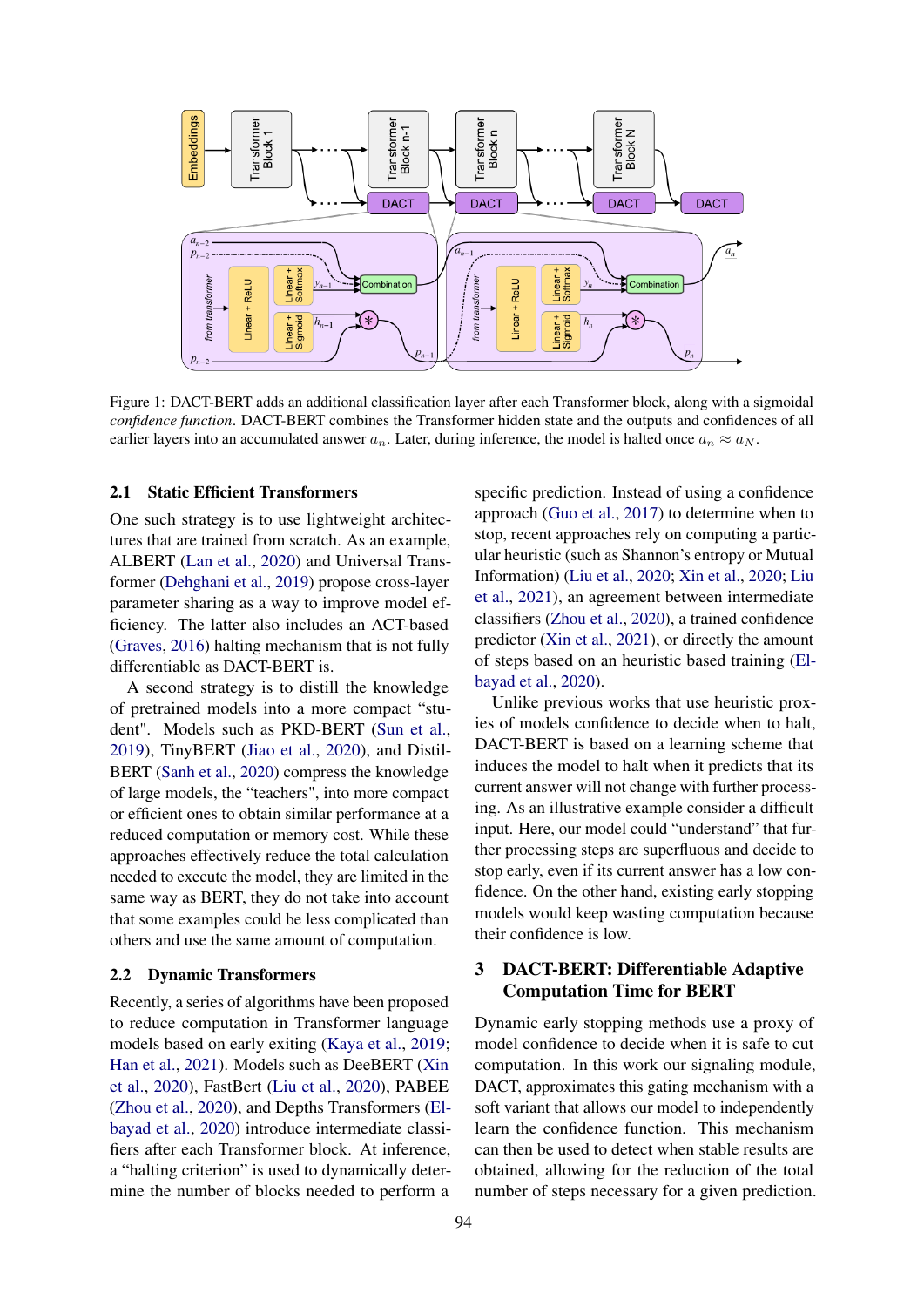The original formulation of DACT [\(Eyzaguirre and](#page-5-8) [Soto,](#page-5-8) [2020\)](#page-5-8) applies this module to recurrent models. In our case, we adapt the formulation to the case of Transformer based architectures, mainly BERT.

#### 3.1 Method Description

As shown in Figure [1](#page-1-0) and detailed in Algorithm [1,](#page-2-0) DACT-BERT introduces additional linear layers after each computational unit, similar to the *offramps* in DeeBERT [\(Xin et al.,](#page-6-0) [2020\)](#page-6-0) or the student classifiers in the work of [Liu et al.](#page-5-6) [\(2020\)](#page-5-6). However, differently from previous approaches, each  $n$ -th DACT module also computes an scalar confidence score, or halting value  $h_n$ , in addition to the output vector  $y_n$ . Following [Devlin et al.](#page-5-1) [\(2019\)](#page-5-1), both,  $y_n$ and  $h_n$ , are estimated by using the classification token ([CLS]) that is included in BERT as part of the output representation of each layer.

During training, all the output vectors and halting values are accumulated to obtain  $a_n$  *i.e.*, encoding the model's best guess after unrolling  $n$ Transformer layers. It is combined using the final predicted probabilities  $p_n$ , allowing it to be rewritten as the weighted average of all intermediate outputs  $y_n$  multiplied by a function of the confidences of earlier blocks. Line 8 shows how the output vectors are combined using a function of the halting values, to obtain the final predicted probabilities.

The model output is built inductively by using a monotonically decreasing function of the model confidence,  $p_n$ , to interpolate between the current step's answer and the result of the same operation from the previous step. We then train the model to reduce the classification loss of the final output with a regularizer that induces a bias towards reduced computation. Unlike the regularizer used by [Eyzaguirre and Soto](#page-5-8) [\(2020\)](#page-5-8), we use:

$$
\hat{L}(x, y) = L(x, y) + \tau \sum_{i=1}^{n} h_i
$$
 (1)

where  $\tau$  is a hyper-parameter used to moderate the trade-off between complexity and error. We find empirically that our changes help convergence and further binarize the halting probabilities.

Notably, the formulation is end-to-end differentiable. This allows to fine-tune the weights of the underlying backbone, *i.e*. the Transformer and embedding layers, using a joint optimization with the process that trains the intermediate classifiers.

# <span id="page-2-0"></span>Algorithm 1 *DACT*

```
Input: M model with N blocks
Input: is\_training \in \{True, False\}1: p_n \leftarrow 12: a_n \leftarrow 03: for step n = 1, 2, \ldots N do
 4: # Get output and confidence
 5: y_n \leftarrow GetOutputModule(M, n)6: h_n \leftarrow GetHaltModule(M, n)<br>7: # Combine with previous output
        7: # Combine with previous outputs
 8: a_n \leftarrow (y_n * p_{n-1}) + (a_n * (1 - p_{n-1}))9: # Update halting probability
10: p_n \leftarrow p_{n-1} * h_n11: # Stop computation during inference
12: if not is_training then
13: if AnsCantChange() then
14: break loop
15: end if
16: end if
17: end for
Output: Approximate final answer a_n
```
#### 3.2 Dynamic Computation at Inference

The inductive formulation of  $a_n$  lends itself to calculating upper and lower bounds on the probabilities of the output classes. At inference, execution halts once the predicted probabilities for the topclass  $c^*$  in  $a_n$  after running all  $N - n$  remaining steps is still higher than the highest value for the runner-up class  $c^{ru}$ , and by extension of any other class, then halting doesn't change the output:

$$
\Pr(c^*, n)(1 - p_n)^{N - n} \ge \Pr(c^{ru}, n) + p_n(N - n)
$$
\n(2)

<span id="page-2-1"></span>That is, the model stops executing additional blocks once it finds that doing so will not change the class with maximum probability in the output because the difference between the top class and the rest is insurmountable. Therefore, the *halting condition* remains the same as the original DACT formulation [\(Eyzaguirre and Soto,](#page-5-8) [2020\)](#page-5-8).

#### 3.3 Training

The training of the module follows a two step process. First, the underlying Transformer model must be tuned to the objective task. This ensures a good starting point onto which the DACT module can then be adapted to and speeding up convergence. This is followed by a second fine-tuning phase where the complete model is jointly trained for the task. This differs slightly from existing dy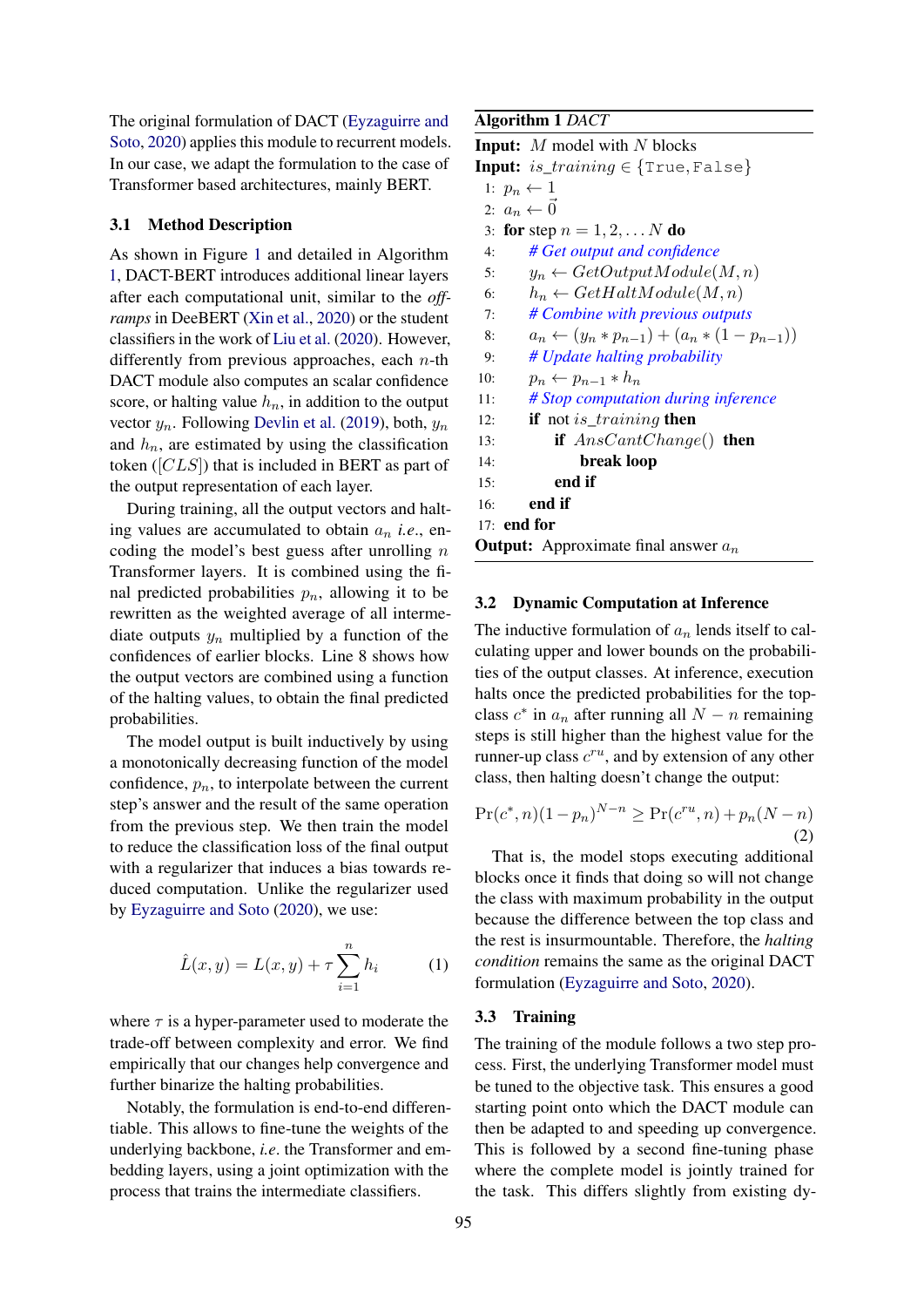namic Transformer methods, which first pre-train the backbone and then freeze it to modify only the classifier weights.

# 4 Results

#### 4.1 Experimental Setup

We tested our method using both BERT and RoBERTa backbones, evaluating both models on six different tasks from the GLUE benchmark [\(Wang et al.,](#page-5-19) [2018\)](#page-5-19). We use DeeBERT [\(Xin et al.,](#page-6-0) [2020\)](#page-6-0) and PABEE [\(Zhou et al.,](#page-6-1) [2020\)](#page-6-1) as our dynamic baselines, using the same backbones for a fair comparison, and the respective non-adaptive backbones along with DistilBERT [\(Sanh et al.,](#page-5-13) [2020\)](#page-5-13) as static baselines.

# 4.2 Implementation Details

Our model was developed using PyTorch [\(Paszke](#page-5-20) [et al.,](#page-5-20) [2017\)](#page-5-20) on top of the implementations released by [Xin et al.](#page-6-0) [\(2020\)](#page-6-0) and [Zhou et al.](#page-6-1) [\(2020\)](#page-6-1), as well as the HuggingFace Transformers library [\(Wolf](#page-6-3) [et al.,](#page-6-3) [2020\)](#page-6-3). Because the focus of this paper was to introduce an alternative architecture of dynamic Transformers and not achieve state of the art results we use the default parameters and architectures from the Transformers library.

Both DeeBERT and DACT-BERT experiments were repeated three times to obtain the confidence intervals (95% confidence) shown in Figure [2,](#page-4-0) each time using a different random initialization for the weights in the auxiliary classifiers  $<sup>1</sup>$  $<sup>1</sup>$  $<sup>1</sup>$ . Results</sup> for FastBERT [\(Liu et al.,](#page-5-6) [2020\)](#page-5-6) are not reported since both DeeBERT and FastBERT use the same entropy-threshold halting criterion.

Each experiment was run using a single 11GB NVIDIA graphics accelerator, which allows for training on the complete batch using 32-bit precision and without needing gradient accumulation.

#### 4.3 Computational Efficiency

To compare the trade-off that exists between computation efficiency and the performances obtained with it, we computed efficiency-performance diagrams for the validation set. Efficiency was measured as the proportion of Transformer layers used compared to the total number of layers in their static counterparts. The specific metrics for performance are those suggested in the GLUE paper [\(Wang et al.,](#page-5-19) [2018\)](#page-5-19) for each task.

In our experiments we fine-tune the backbone model for the GLUE tasks using the default values of the hyper-parameters. For the second stage we vary the value of  $\tau$  in Equation [\(1\)](#page-2-1) to compute our computation-performance diagram curves, selecting from a set of fixed values for all the experiments:  $\tau \in \{5 \cdot 10^{-5}, 5 \cdot 10^{-4}, 5 \cdot 10^{-3}, 5 \cdot$  $10^{-2}$ ,  $5 \cdot 10^{-1}$ . By modifying this hyperparameter in DACT we can manage the amount of computation the model will perform and record the performance it managed to achieve at this level.

Similarly, using DeeBERT to create the computation-performance diagrams the entropy threshold was varied continuously in increments of 0.05. For PaBEE we fluctuate the patience value between 1 and 12, effectively trying out the full range. The results for the unmodified static backbones are also included as a reference, as are the results obtained by the half-depth DistilBERT pretrained model.

The area under the curve (AUC) in the Performance vs. Efficiency plot shown in Figure [2](#page-4-0) shows our approach improves the trade-off between precision and computation. As was to be expected, all models perform similarly when saving little computation as they replicate the results achieved by the non-adaptive BERT backbone that performs a similar number of steps. On the other hand, when using limited amounts of computation our model outperforms the alternatives in almost every task, especially in tasks for with more training data available. We attribute this advantage in trading off computation and performance to fine-tuning of the backbone weights for reduced computation. Intuitively, as we move away from the 12 step regime for which the underlying static model was trained, more modification of the weights is required. Recall that of all the Dynamic Transformer algorithms only DACT-BERT can modify the Transformer weights because of its full-differentiability.

Importantly, because our model learns to regulate itself, it shows remarkable stability in the amount of calculation saved. As the same values of ponder penalties give rise to similar efficiency outputs. By contrast, DeeBERT proves to be highly sensitive to the chosen value for the entropy hyperparameter. The robustness of our model appears to come from learning the efficiency mechanism rather than relying on a somewhat arbitrary heuristic for its control.

In addition, we find our model uses less lay-

<span id="page-3-0"></span><sup>&</sup>lt;sup>1</sup>The random seeds were saved and will be published along with the code to facilitate replicating the results.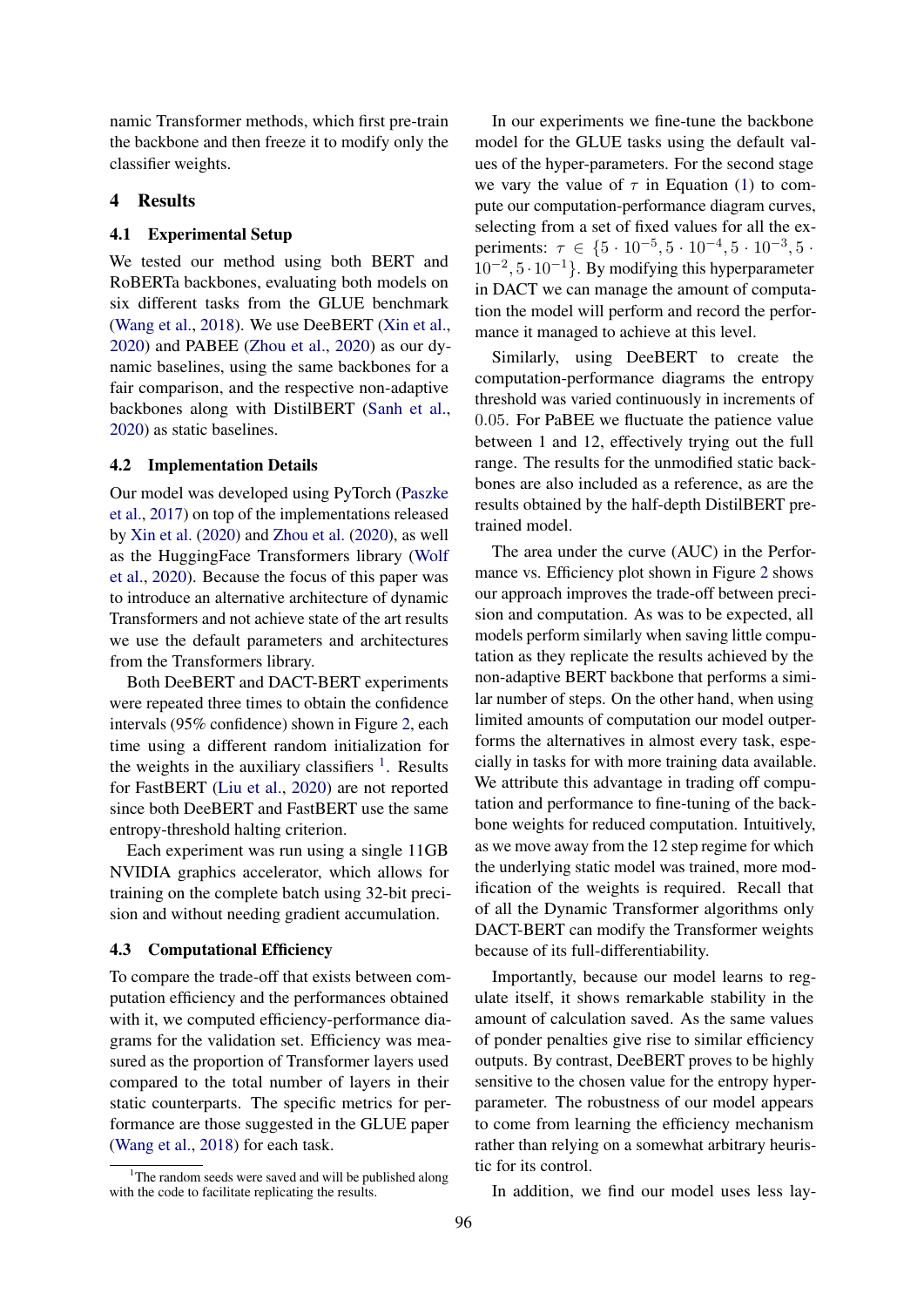<span id="page-4-0"></span>

Figure 2: Performance vs efficiency trade-offs for BERT-base and RoBERTa-base models using DACT-BERT (blue), DeeBERT (orange) and PaBEE (green). DACT-BERT and DeeBERT experiments were repeated three times for each hyper-parameter. Individual runs are shown with colored dots, and the average along with its confidence interval is shown using a band. In all figures the x-axis shows computation measured as the fraction of the layers used by the respective static backbone (shown as a black diamond). DistilBERT's relative perfomance is shown at the 50% computation mark using a black star.

<span id="page-4-1"></span>

Figure 3: Frequency each Transformer block is used.

ers compared to DeeBERT (see example at Fig. [3\)](#page-4-1), allowing us to prune the final layers. We explain this difference by noting that the entropy will remain high throughout the whole model for the case of difficult questions as it will be uncertain about the answer. On the other hand, any layer in DACT-BERT is capable of quitting computation if

it believes future layers cannot answer with more certainty than its own, regardless of how certain the model actually is.

# 5 Conclusions

This work explored the value of using the DACT algorithm with pre-trained Transformer architectures. This results in a fully differentiable model that explicitly learns how many Transformers blocks it needs to perform a specific task. Our results show that our approach, DACT-BERT, outperforms the current dynamic Transformer architectures in several tasks when significantly reducing computation.

### Acknowledgements

This work was partially funded by the Centro Nacional de Inteligencia Artificial CENIA, FB210017, BASAL, ANID.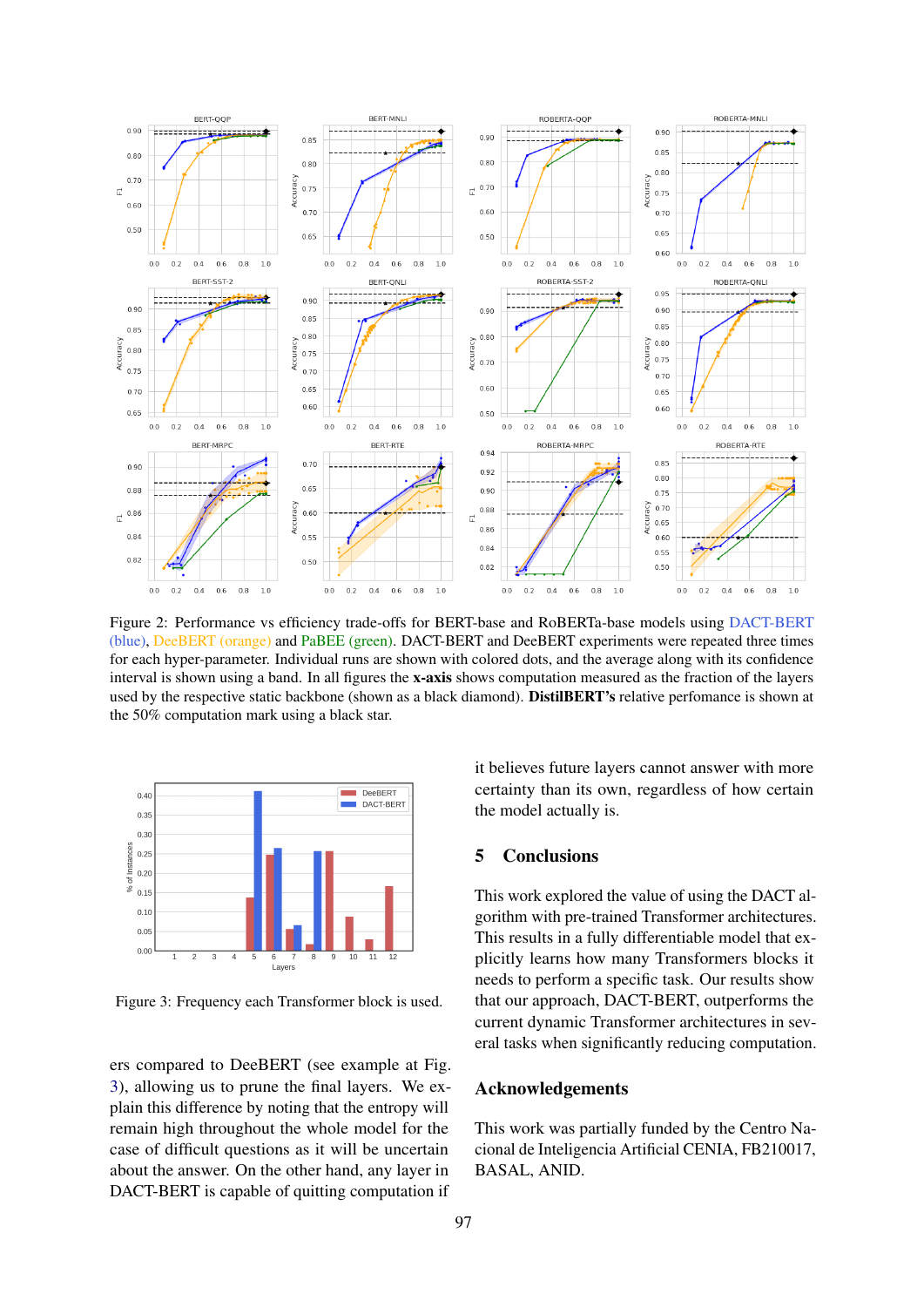# References

- <span id="page-5-10"></span>Mostafa Dehghani, Stephan Gouws, Oriol Vinyals, Jakob Uszkoreit, and Lukasz Kaiser. 2019. [Universal](https://openreview.net/forum?id=HyzdRiR9Y7) [transformers.](https://openreview.net/forum?id=HyzdRiR9Y7) In *International Conference on Learning Representations*.
- <span id="page-5-1"></span>Jacob Devlin, Ming-Wei Chang, Kenton Lee, and Kristina Toutanova. 2019. [BERT: Pre-training of](https://doi.org/10.18653/v1/N19-1423) [deep bidirectional transformers for language under](https://doi.org/10.18653/v1/N19-1423)[standing.](https://doi.org/10.18653/v1/N19-1423) In *Proceedings of the 2019 Conference of the North American Chapter of the Association for Computational Linguistics: Human Language Technologies, Volume 1 (Long and Short Papers)*, pages 4171–4186, Minneapolis, Minnesota. Association for Computational Linguistics.
- <span id="page-5-16"></span>Maha Elbayad, Jiatao Gu, Edouard Grave, and Michael Auli. 2020. [Depth-adaptive transformer.](https://openreview.net/forum?id=SJg7KhVKPH) In *International Conference on Learning Representations*.
- <span id="page-5-8"></span>Cristobal Eyzaguirre and Alvaro Soto. 2020. Differentiable adaptive computation time for visual reasoning. In *Proceedings of the IEEE/CVF Conference on Computer Vision and Pattern Recognition*, pages 12817–12825.
- <span id="page-5-7"></span>A. Graves. 2016. Adaptive computation time for recurrent neural networks. *ArXiv*, abs/1603.08983.
- <span id="page-5-17"></span>Chuan Guo, Geoff Pleiss, Yu Sun, and Kilian Q. Weinberger. 2017. [On calibration of modern neural net](https://proceedings.mlr.press/v70/guo17a.html)[works.](https://proceedings.mlr.press/v70/guo17a.html) In *Proceedings of the 34th International Conference on Machine Learning*, volume 70 of *Proceedings of Machine Learning Research*, pages 1321– 1330. PMLR.
- <span id="page-5-15"></span>Yizeng Han, Gao Huang, Shiji Song, Le Yang, Honghui Wang, and Yulin Wang. 2021. Dynamic neural networks: A survey. *IEEE Transactions on Pattern Analysis and Machine Intelligence*.
- <span id="page-5-12"></span>Xiaoqi Jiao, Yichun Yin, Lifeng Shang, Xin Jiang, Xiao Chen, Linlin Li, Fang Wang, and Qun Liu. 2020. [TinyBERT: Distilling BERT for natural language un](https://doi.org/10.18653/v1/2020.findings-emnlp.372)[derstanding.](https://doi.org/10.18653/v1/2020.findings-emnlp.372) In *Findings of the Association for Computational Linguistics: EMNLP 2020*. Association for Computational Linguistics.
- <span id="page-5-14"></span>Yigitcan Kaya, Sanghyun Hong, and Tudor Dumitras. 2019. Shallow-deep networks: Understanding and mitigating network overthinking. In *International Conference on Machine Learning*, pages 3301–3310. PMLR.
- <span id="page-5-4"></span>Olga Kovaleva, Alexey Romanov, Anna Rogers, and Anna Rumshisky. 2019. [Revealing the dark secrets](https://doi.org/10.18653/v1/D19-1445) [of BERT.](https://doi.org/10.18653/v1/D19-1445) In *Proceedings of the 2019 Conference on Empirical Methods in Natural Language Processing and the 9th International Joint Conference on Natural Language Processing (EMNLP-IJCNLP)*, pages 4365–4374, Hong Kong, China. Association for Computational Linguistics.
- <span id="page-5-9"></span>Zhenzhong Lan, Mingda Chen, Sebastian Goodman, Kevin Gimpel, Piyush Sharma, and Radu Soricut.

2020. [Albert: A lite bert for self-supervised learning](https://openreview.net/forum?id=H1eA7AEtvS) [of language representations.](https://openreview.net/forum?id=H1eA7AEtvS) In *International Conference on Learning Representations*.

- <span id="page-5-6"></span>Weijie Liu, Peng Zhou, Zhiruo Wang, Zhe Zhao, Haotang Deng, and Qi Ju. 2020. [FastBERT: a self](https://doi.org/10.18653/v1/2020.acl-main.537)[distilling BERT with adaptive inference time.](https://doi.org/10.18653/v1/2020.acl-main.537) In *Proceedings of the 58th Annual Meeting of the Association for Computational Linguistics*, pages 6035– 6044, Online. Association for Computational Linguistics.
- <span id="page-5-18"></span>Yijin Liu, Fandong Meng, Jie Zhou, Yufeng Chen, and Jinan Xu. 2021. Faster depth-adaptive transformers.
- <span id="page-5-20"></span>Adam Paszke, Sam Gross, Soumith Chintala, Gregory Chanan, Edward Yang, Zachary DeVito, Zeming Lin, Alban Desmaison, Luca Antiga, and Adam Lerer. 2017. Automatic differentiation in pytorch.
- <span id="page-5-5"></span>Anna Rogers, Olga Kovaleva, and Anna Rumshisky. 2020. [A primer in BERTology: What we know about](https://doi.org/10.1162/tacl_a_00349) [how BERT works.](https://doi.org/10.1162/tacl_a_00349) *Transactions of the Association for Computational Linguistics*, 8:842–866.
- <span id="page-5-13"></span>Victor Sanh, Lysandre Debut, Julien Chaumond, and Thomas Wolf. 2020. [Distilbert, a distilled version of](http://arxiv.org/abs/1910.01108) [bert: smaller, faster, cheaper and lighter.](http://arxiv.org/abs/1910.01108)
- <span id="page-5-2"></span>Roy Schwartz, Jesse Dodge, Noah A Smith, and Oren Etzioni. 2020. Green ai. *Communications of the ACM*, 63(12):54–63.
- <span id="page-5-3"></span>Emma Strubell, Ananya Ganesh, and Andrew McCallum. 2019. [Energy and policy considerations for](https://doi.org/10.18653/v1/p19-1355) [deep learning in NLP.](https://doi.org/10.18653/v1/p19-1355) In *Proceedings of the 57th Annual Meeting of the Association for Computational Linguistics*. Association for Computational Linguistics.
- <span id="page-5-11"></span>Siqi Sun, Yu Cheng, Zhe Gan, and Jingjing Liu. 2019. [Patient knowledge distillation for BERT model com](https://doi.org/10.18653/v1/D19-1441)[pression.](https://doi.org/10.18653/v1/D19-1441) In *Proceedings of the 2019 Conference on Empirical Methods in Natural Language Processing and the 9th International Joint Conference on Natural Language Processing (EMNLP-IJCNLP)*, pages 4323–4332, Hong Kong, China. Association for Computational Linguistics.
- <span id="page-5-0"></span>Ashish Vaswani, Noam Shazeer, Niki Parmar, Jakob Uszkoreit, Llion Jones, Aidan N Gomez, Łukasz Kaiser, and Illia Polosukhin. 2017. Attention is all you need. In *Advances in neural information processing systems*, pages 5998–6008.
- <span id="page-5-19"></span>Alex Wang, Amanpreet Singh, Julian Michael, Felix Hill, Omer Levy, and Samuel Bowman. 2018. [GLUE:](https://doi.org/10.18653/v1/W18-5446) [A multi-task benchmark and analysis platform for nat](https://doi.org/10.18653/v1/W18-5446)[ural language understanding.](https://doi.org/10.18653/v1/W18-5446) In *Proceedings of the 2018 EMNLP Workshop BlackboxNLP: Analyzing and Interpreting Neural Networks for NLP*, pages 353–355, Brussels, Belgium. Association for Computational Linguistics.